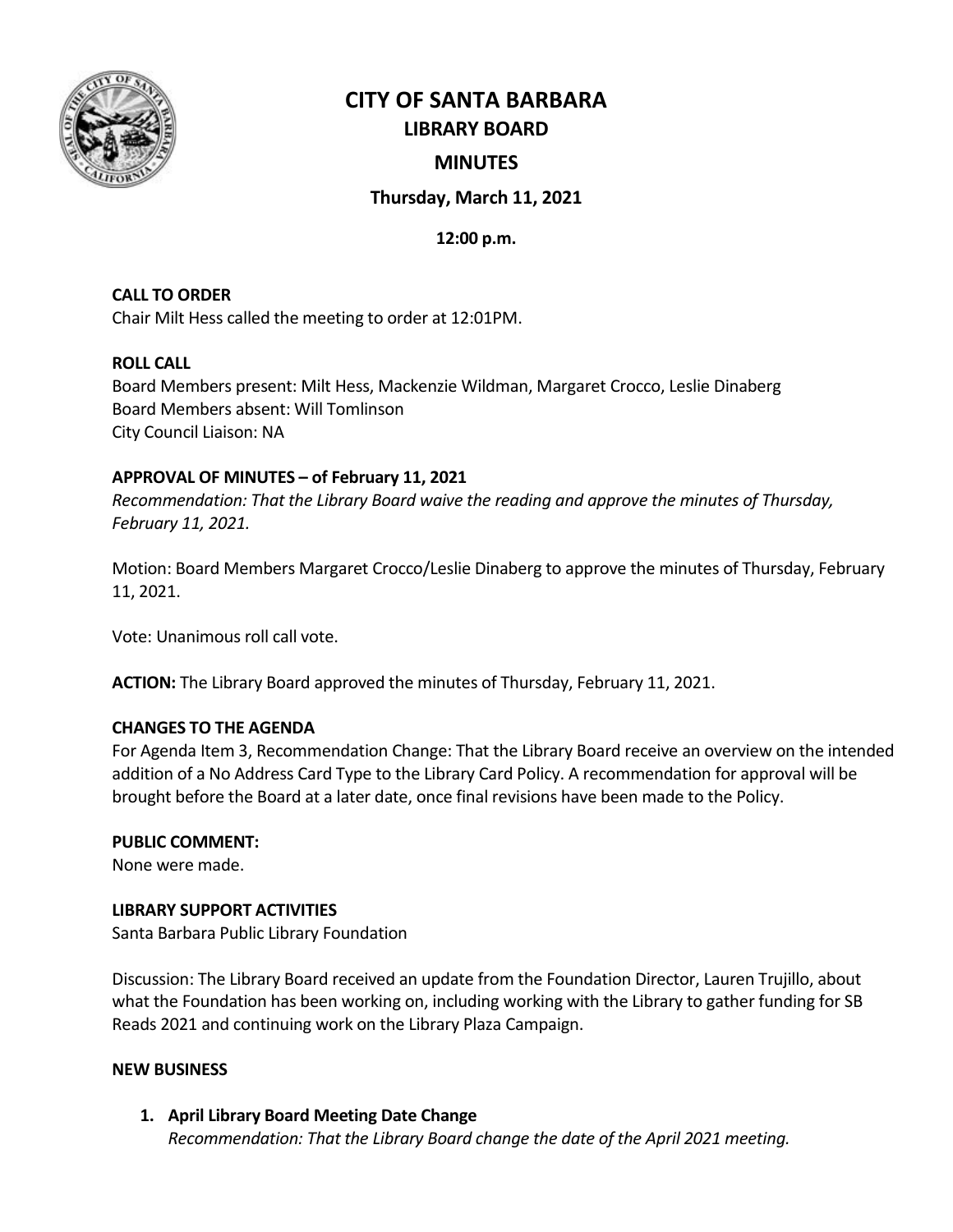Motion: Board Members Leslie Dinaberg/Margaret Crocco to move the April 2021 meeting to April 29, 2021.

Vote: Unanimous roll call vote.

**ACTION:** The Library Board approved moving the April 2021 meeting to April 29, 2021.

**2. Children's Internet Protection Act (CIPA) Compliance**  *Recommendation: That the Library Board approve the new Internet Use and Safety Policy.*

Speaker: Alain Dussert, Technology Supervisor

Discussion: The Library Board received an overview on the Children's Internet Protection Act (CIPA), the requirements for being CIPA compliant, and discussed the advantages and disadvantages of the proposed Internet Use and Safety Policy with the cloud-based web content filter, Cisco Umbrella Product, which would make the Library CIPA compliant.

Public Comment: None were made.

Motion: Board Members Margaret Crocco/Mackenzie Wildman to approve the proposed Internet Use and Safety Policy and adoption of the Cisco Umbrella Product.

Vote: Unanimous roll call vote.

**ACTION:** The Library Board approved the new Internet Use and Safety Policy and adoption of the Cisco Umbrella Product.

**3. Library Card Policy Update: Addition of No Address Card Type**

*Recommendation: That the Library Board receive an overview on the intended addition of a No Address Card Type to the Library Card Policy.* 

Speaker: Jessica Cadiente, Library Director

Discussion: The Library Board received an overview on the intended addition of a library card type that does not require address verification in order to check out materials from the library's physical collections and discussed possible restrictions to be placed on this new card type.

Public Comment: None were made.

#### **LIBRARY DIRECTOR'S REPORT**

#### **4. Building and Grounds**

*Recommendation: That the Library Board receive the monthly Library Director's Report, Building and Grounds.*

Speaker: Jessica Cadiente, Library Director

Discussion: The Library Board received the Library Director's Report on Building and Grounds. ADA regulation discussions have concluded for the Library Plaza and HLC has received the design for the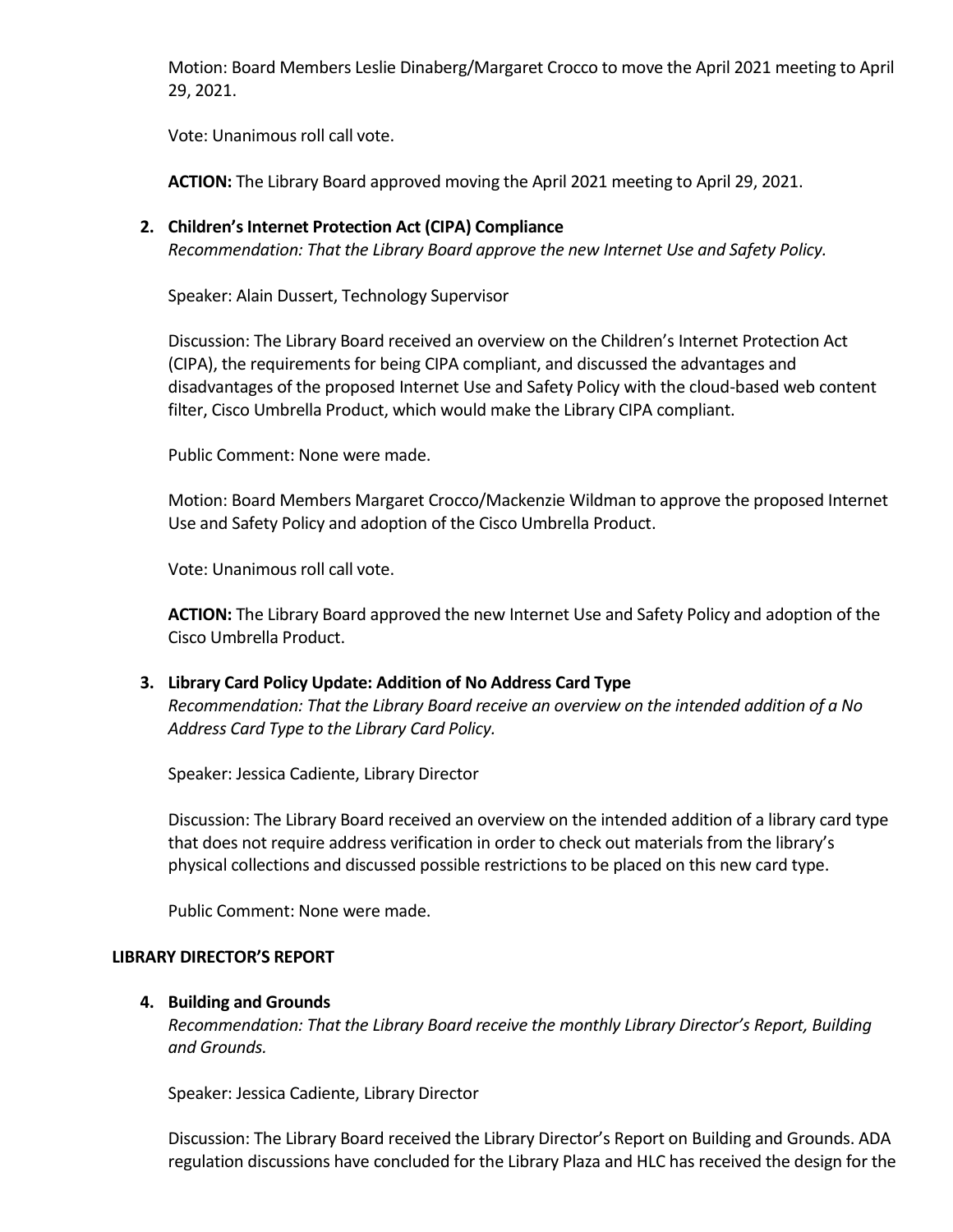fencing that is to go up around the construction. The Library Director will also be going to City Council on April 13<sup>th</sup> to present on Library Plaza Naming Opportunities. The Lower Level Staff Renovation, additional AMH, Eastside Library Security Cameras, and Central Library ADA Elevator Capital Projects will all be included in the City Administrator's budget proposal to City Council.

Public Comment: None were made.

# **5. Programs**

*Recommendation: That the Library Board receive the monthly Library Director's Report, Programs.*

Speaker: Jessica Cadiente, Library Director

Discussion: The Library Board received the Library Director's Report on Programs. Storywalks have started back up again and Maker Kits continue to be well received. The Library has launched classes for local child caregivers in both English and Spanish that cover early literacy, school readiness, use of developmentally appropriate activities, and health and safety trainings in addition to information on developing business plans, obtaining and maintaining certification, and best practices in response to an identified need in the community. Book to Action will be occurring in April.

Public Comment: None were made.

# **6. Collection and Circulation**

*Recommendation: That the Library Board receive the monthly Library Director's Report, Collection and Circulation.*

Speaker: Jessica Cadiente, Library Director

Discussion: The Library Board received the Library Director's Report on Collection and Circulation. Discussions with the Black Gold Cooperative and County remain ongoing in regards to ILS migration, continued membership, and zone boundaries and funding.

Public Comment: None were made.

#### **FINANCIAL**

#### **7. Budget Update**

*Recommendation: That the Library Board accept the financial status of the Library as of February 28, 2021.* 

Speaker: Jessica Cadiente, Library Director

Discussion: As of February 28, 2021, the Library is at 66.67% of the year in and annual expenditures are at 55.17%.

Public Comment: None were made.

**ACTION:** The Library Board accepted the financial status for the Library as of February 28, 2021.